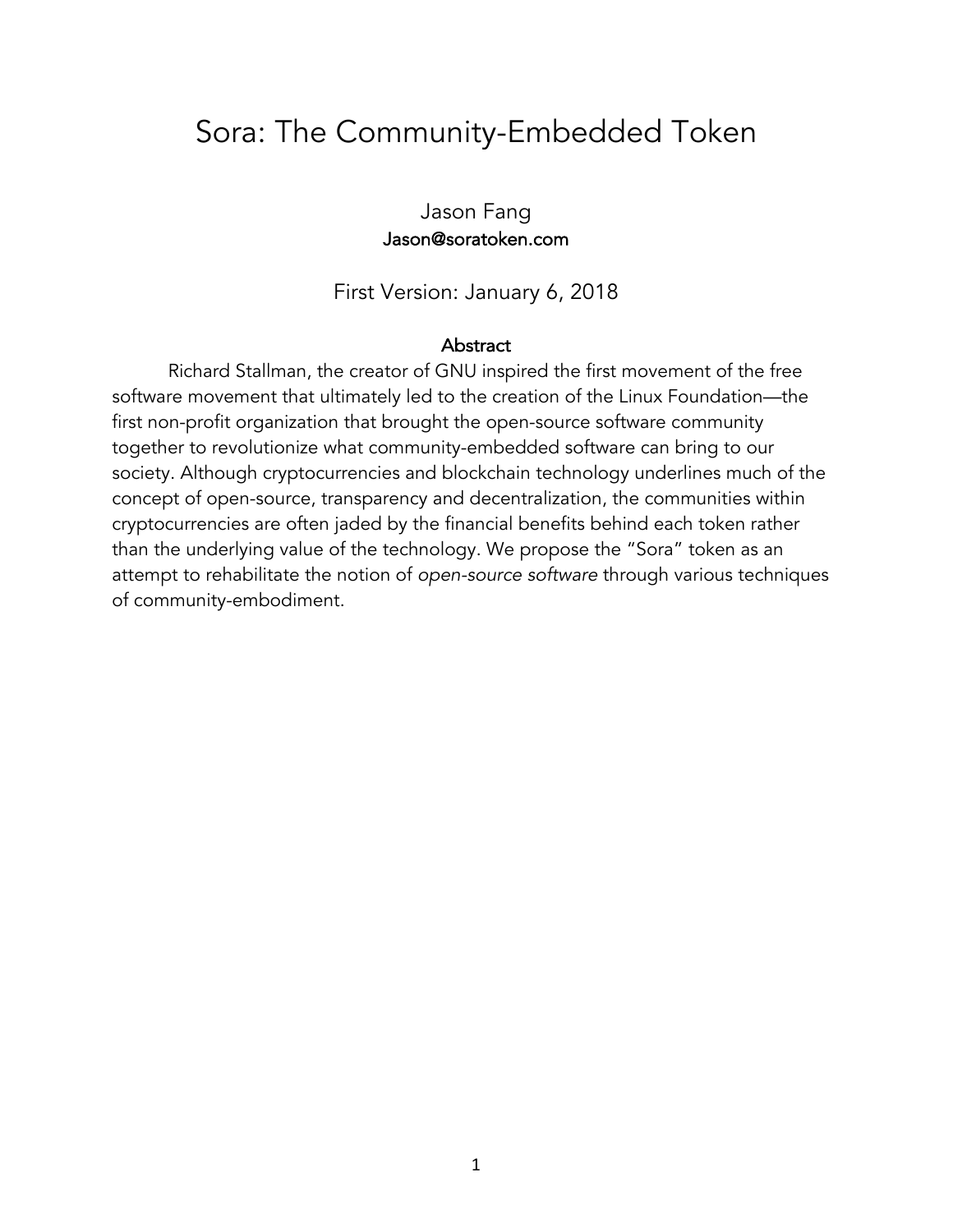# The Free Software Movement & the Creation of GNU:

*"I could have made money this way, and perhaps amused myself writing code. But I knew that at the end of my career, I would look back on years of building walls to divide people, and feel I had spent my life making the world a worse place." [1] Richard Stallman*

In 1983, Richard Stallman released the GNU Project along with the Free Software Movement. [2] It was an attempt to disrupt the world of capitalism and the software industry that was highly monopolized by tech giants. His initial motive was clear: software brings value to society and therefore it should be free, open, and accessible to all—and not commercialized. This led to the idea that software and its innovations could potentially be distributed, open and more importantly shared.

The GNU project along with the Free Software Movement brought communities, software users and developers to see the possibility that software can be freely used, built and shared without the control of a centralized organization. This sparked the beginning of a long journey for the age of open-source software. The GNU projects eventually led to the founding of the Linux Foundation led by Linus Torvalds, the founding of the tech giant Red Hat which sold Linux and Unix software accessories, and the birth of The Hyperledger Project led by Brian Behlendorf.

# Decentralized Technology with Centralized Governances

The rise of Bitcoin was an unforeseeable event that magically made thousands of early Bitcoin holders worth well over billions in less than a decade's time. The underlying technology, the blockchain, proved promising for the use case of the Bitcoin protocol and led to the creation of a thousand more blockchain projects within 5 years. In 2010, the creator of the Bitcoin protocol, Satoshi Nakamoto, disappeared and Bitcoin forever remained in the hands of the community. [3] Even today, Bitcoin remains to be a prime example of a decentralized technology governed by its community.

With all the features Bitcoin has to offer, undoubtedly its value or "price tag" element is what makes Bitcoin attractive today—so attractive that the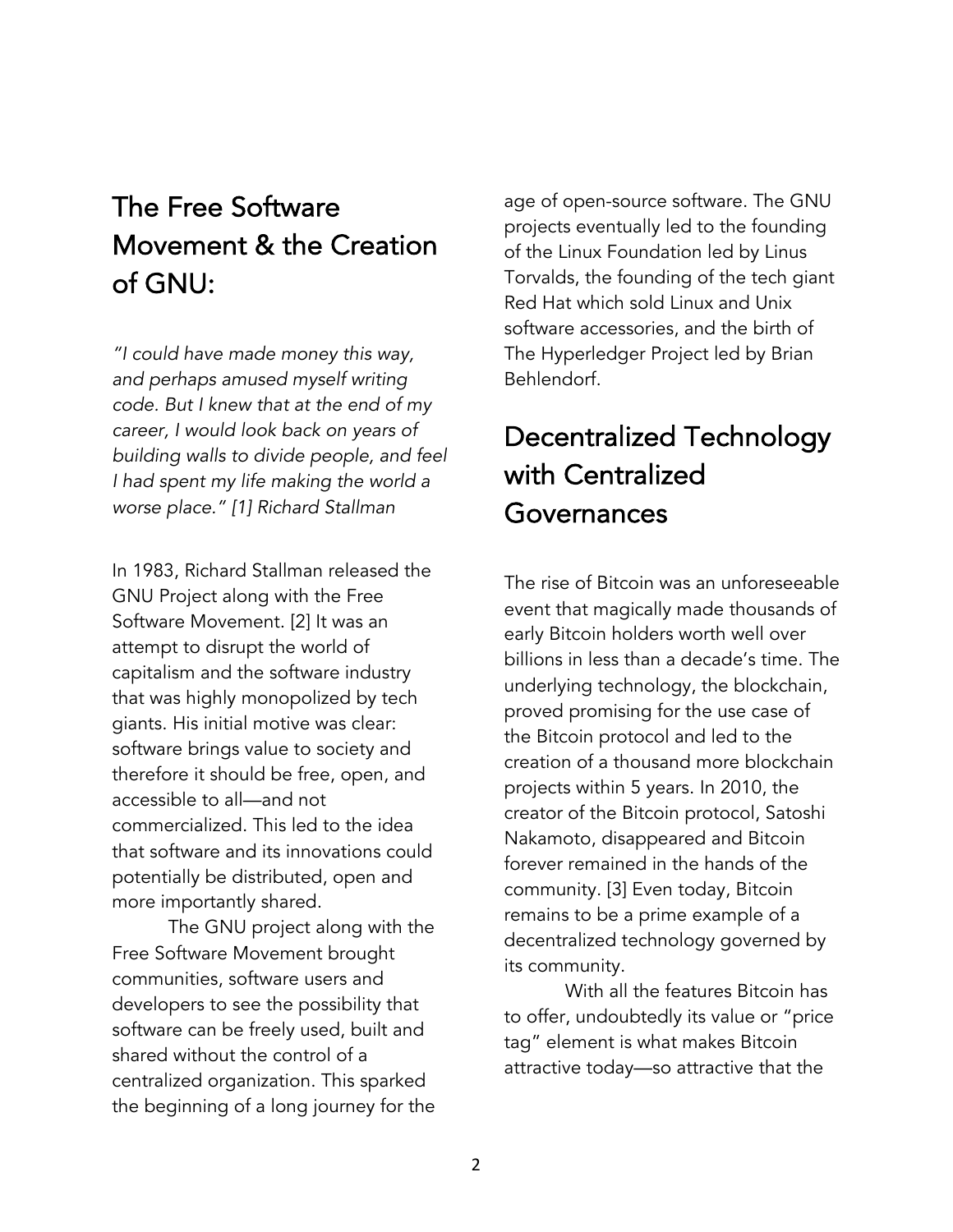rise of Bitcoin politics frenzied over forums and communities. On August 1, 2017, the Bitcoin scalability debate led to the first fork in the Bitcoin blockchain. [4] A new philosophy was born, a new community was formed and a new government was installed. This is an example of how the blockchain industry has evolved over time—an industry with decentralized technology that is driven by centralized power, returns, and governance.

### Community Rehabilitation via Sora Token

Sora brings tremendous network effect to any project that attempts to rally a community. Although Bitcoin and other open-source blockchains promise transparency and community openness, the ideology is often centralized and only open to those who share the same value and philosophy.

Sora is the brainchild of the team at Sora Foundation, which composes of leaders and entrepreneurs in the blockchain industry. The mission of the Sora Foundation is to rehabilitate the notion of community embodiment through networks and connections that the Sora ecosystem is built upon. The Sora token acts as the medium of exchange for services and products in the ecosystem, where there is nothing underpinning its value which is tied to the prospect of membership in the community. That said, Sora is a

community embedded token that may be circulated as more blockchain projects, entrepreneurs and community leaders contribute their shares to the Sora Platform.

The Sora community will remain open to all other blockchain projects regardless of their protocol choice. There are no centralized ideologies within the tokens rather a share of every ideology.

### The Sora Platform

The Sora Platform consists of three objectives: an industry data terminal that targets communities interested in blockchain investments; an exchange that serves the dapps and blockchain projects within the Sora ecosystem; and a membership that serves as the ticket to exclusive events.

### The Sora Terminal

As more decentralized applications are introduced into the industry, there is a surplus of information that makes it difficult for retail investors to evaluate if the data are accurate or not. The Sora Terminal will work with several industry partners to create an easy-tounderstand evaluation of the top blockchain projects in the blockchain ecosystem. It will give an internal rating evaluated by the partners and community leaders in the blockchain space to serve as a standard for Sora's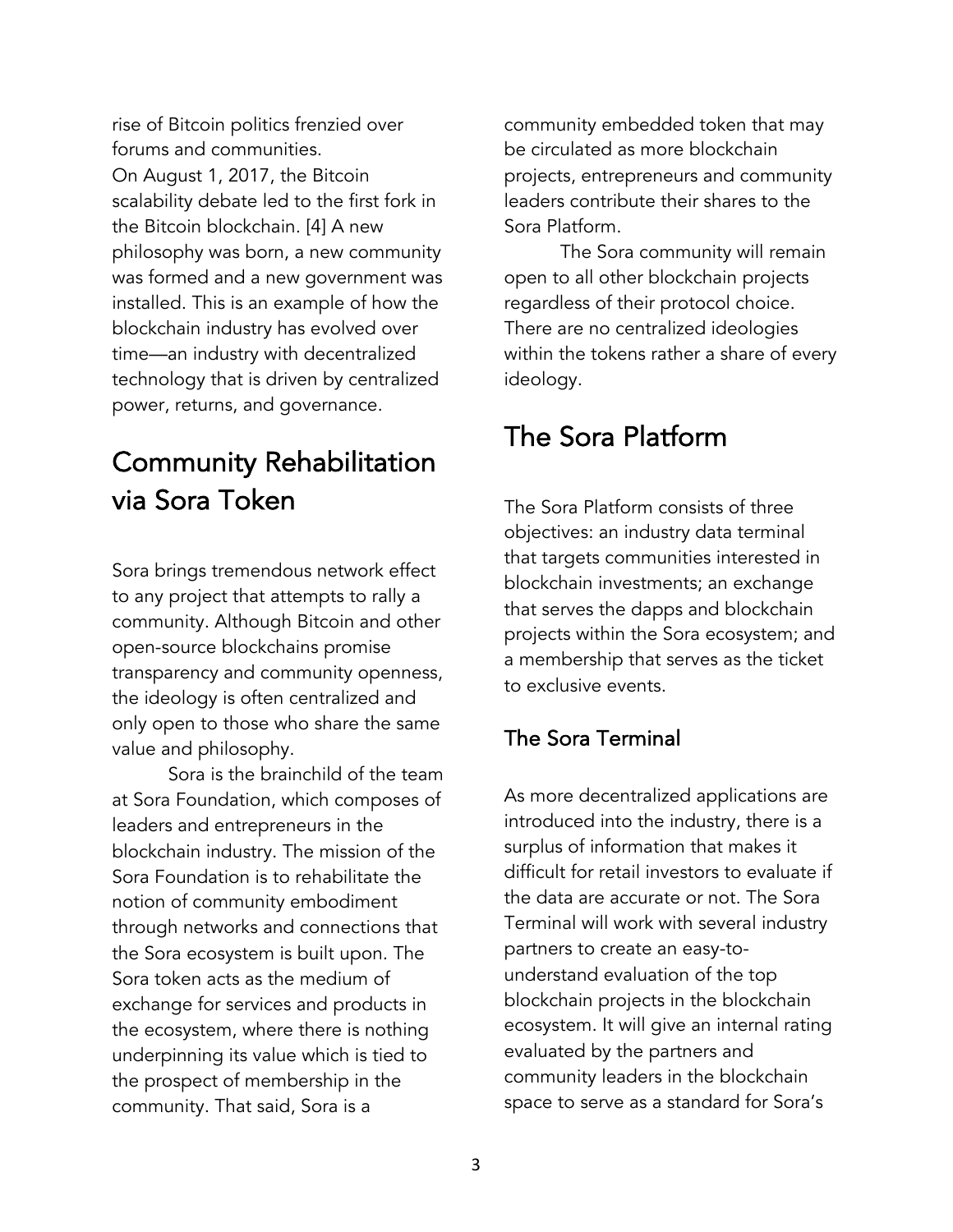community. In addition, dapps and blockchain projects within the Sora ecosystem will be able to work with the platform to provide information on their progress in areas of technology development, business relations, and community development. These measures will be consistent with the data terminal to provide transparency on their purchasers and community. Finally, the terminal will serve as a research platform for professionals who wish to learn and evaluate the trends in the industry. This is intended to target users outside the blockchain community and serves as an entry platform for learning how to evaluate risks and returns. The platform will serve communities in various parts of Asia in addition to being the standard for evaluating blockchain projects.

#### The Sora Exchange Alliance

Sora will serve as a standard medium of exchange token, which allows Sora tokens to be exchanged with the Sora Platform for any dapp tokens introduced to the community. It will act as an alliance for all exchanges within the Sora ecosystem, providing discounts for transactional fees, loyalty points and other forms of rewards that strengthen the alliance.

The exchange alliance will also serve as a platform for dapps to leverage resources from other blockchain communities. Additionally, they can contribute to other blockchain communities via the Sora Platform through various marketing strategies and promotions to spread their mission and values. All of the exchanges within the alliance will be able to vote on the listing of blockchain projects within the Sora ecosystem. Information from the terminal will be shared to further evaluate the qualities of blockchain projects. This will provide a more transparent, standardized and comprehensive method for attracting the best entrepreneurs to the Sora Exchange Alliance.

#### The Sora Network

The Sora Network serves as a bridge for the non-blockchain community entering the industry. It will promote and educate the use and value behind blockchain technology through conferences, meet-ups, exclusive events, and other forms of promotions to connect non-blockchain leaders and entrepreneurs with the dapps in the Sora ecosystem. The Sora token will remain as the primary medium of exchange for accessing these events or through the "proof of community" where community members would have to have over a certain amount of Sora to access exclusive events.

The Sora Network will bring in top entrepreneurs and businessmen into the network in order to connect with dapps to further solidify blockchain use cases in the business world. The network would be open access to the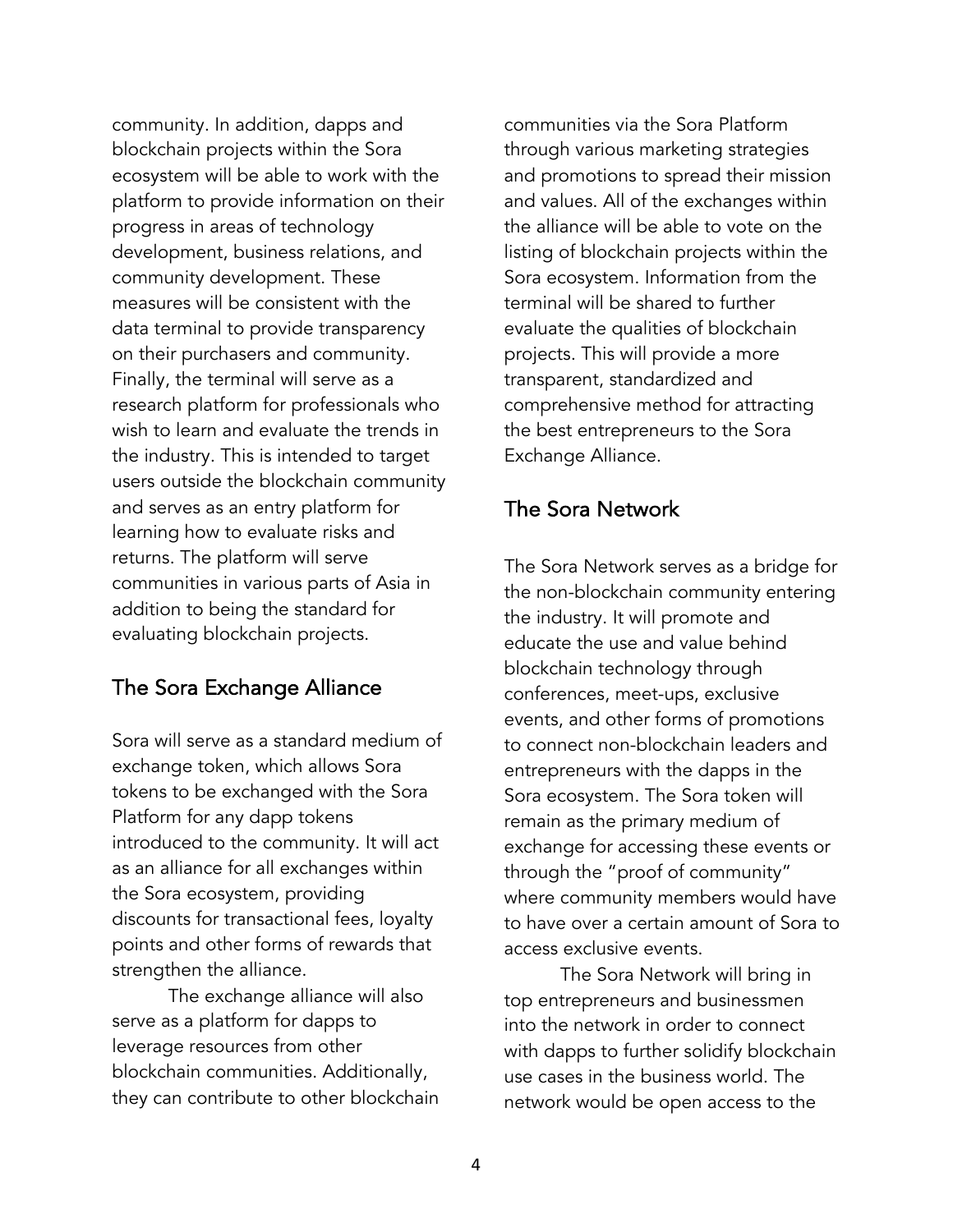community through the Sora Platform, whereby members would have to pay a fee in order to access the industry leaders they wish to connect.

### Distributed Community as One

The blockchain community started with the Bitcoin community. As more blockchains were created, new communities were formed and the entire ecosystem became distributed across different regions of the world. The difference in geography make it difficult for communities to connect or collaborate as the culture, language and business strategies are different. Sora is an attempt to act as a bridge between blockchain communities, traditional business leaders, and blockchain projects so that they can come together as one community to further develop the use-cases of blockchain technology. The goal is to break down as many walls along the way and to encourage partnerships, collaboration, ideas through different communities, and to ultimately enhance the opportunities that Sora holds for the open-source community.